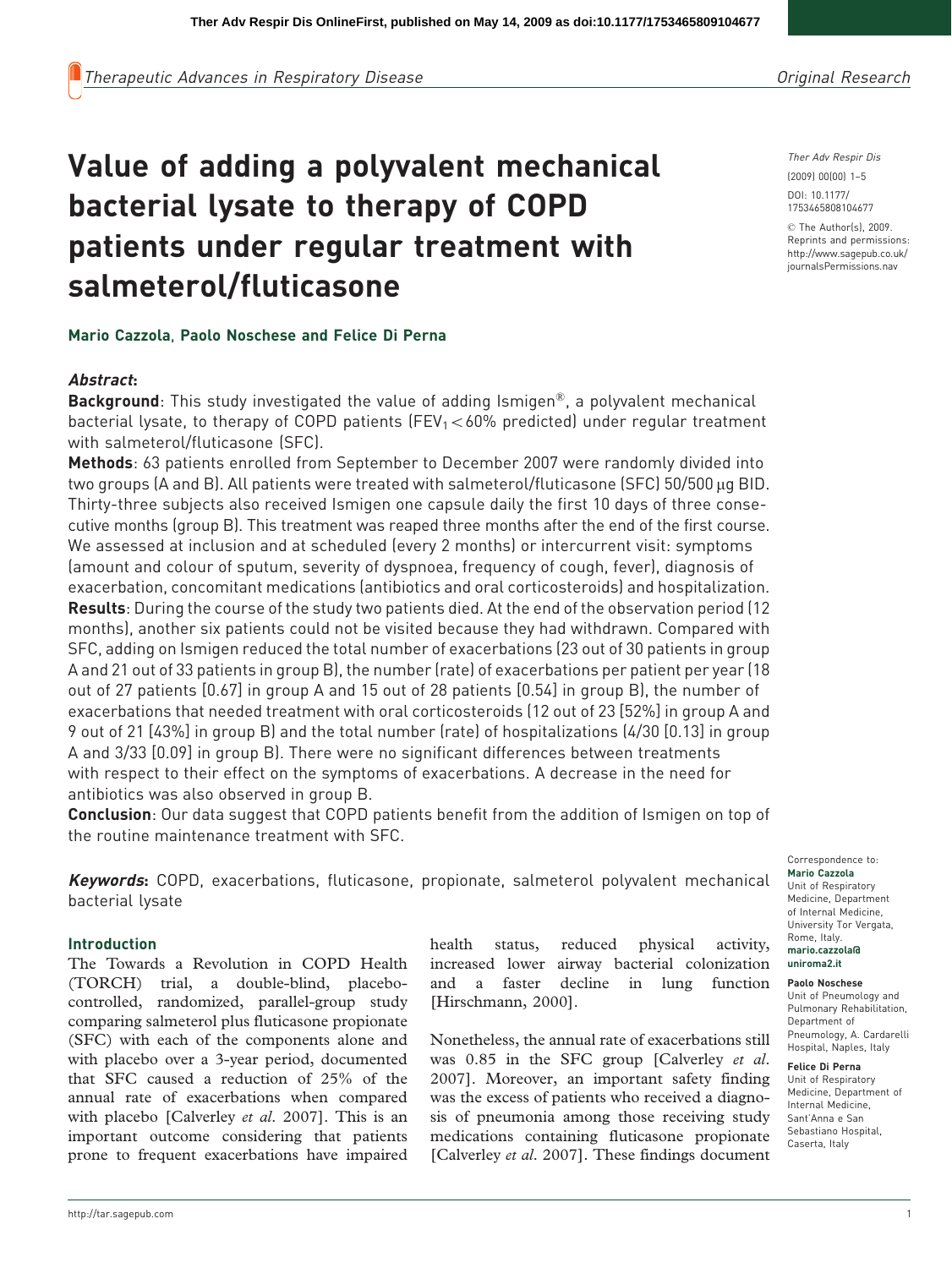a need for more effective therapies or, at least, an integration of existing therapies.

There is a general agreement that, given the high prevalence of COPD, the impact of exacerbations on quality of life and the costs incurred, effective ways for the prevention of exacerbations and for reductions in the severity and duration of COPD symptoms are needed [Steurer-Stey et al. 2004]. Although not strictly a pathogen-directed therapeutic approach, vaccination has assumed an important role in the patient with COPD [Martinez, 2007].

Bacterial immunostimulation has been advocated as a management strategy in COPD for the purposes of preventing acute exacerbations. Previous data [Centanni et al. 1997] showed some interesting synergic effects of bacterial extracts in extending the immunological response to influenza vaccine in COPD patients. Considering that infection is one of most important risk factors in COPD exacerbations, this could be an interesting clinical outcome. It is not surprising, therefore, that use of bacterial immunostimulants is an option included in the management recommendation of some guidelines [Jindal et al. 2004]. Inactivated micro-organisms offer certain advantages as a potential vaccine for mucosal immunization [Cazzola et al. 2008]. They are naturally occurring microparticles, which possess multiple antigens and are relatively inexpensive to produce. These immunomodulatory bacterial extracts are commonly administered by the oral route. The aim of the present pilot study was to investigate the value of adding Ismigen, a polyvalent mechanical bacterial lysate (PMBL), to therapy of COPD patients under regular treatment with SFC in preventing the onset of exacerbations.

# Patients and methods

Sixty-three patients suffering from moderateto-very severe COPD, who were under regular treatment with SFC, were enrolled from September to December 2007 (Table 1). All of them were 50 years of age or older, and were current or former smokers with a 20 pack-year or more history. Inclusion criteria required a baseline  $FEV<sub>1</sub>$  of less than 60% of predicted but more than 0.50 l, and a postbronchodilator  $FEV<sub>1</sub>/FVC<70%$  following salbutamol, 400 µg. Exclusion criteria were as follows: current evidence of asthma as primary diagnosis; unstable

respiratory disease requiring oral/parenteral corticosteroids within 4 weeks prior to beginning the study; upper or lower respiratory tract infection within 4 weeks of the screening visit; treatment with antibiotics within 1 week before the trial start, previous concomitant immunosuppressive or immunostimulant therapy during the past 3 months before study entry, unstable angina or unstable arrhythmias. All patients received influenza vaccination. They were allowed to take any other medication required for the treatment of their comorbidities and exacerbations of COPD but not concomitant treatment with systemic corticosteroids (exceeding two weeks), or concomitant treatment with an unregistered drug during the whole trial. The study was conducted in accordance with guidelines for good clinical practise issued by the European Commission, in 1990, and with the Declaration of Helsinki of 1975, as revised in 1983.

Patients were randomly divided into two groups (A and B). All patients were regularly treated with SFC 50/500 µg b.i.d. Thirty-three subjects also received Ismigen (group B) that was administered as one capsule daily the first 10 days of three consecutive months. This treatment was reaped 3 months after the end of the first course. We assessed at inclusion and at scheduled (every 2 months) or intercurrent visit: symptoms (amount and colour of sputum, severity of dyspnoea, frequency of cough, fever), diagnosis of exacerbation, concomitant medications (antibiotics and oral corticosteroids) and hospitalization. The symptoms were scored as follows.

- Cough: 0, no cough; 1, occasional cough, which does not interfere with daily activities; 2, moderate cough, with a tickling sensation in the throat, but which does not interfere with daily activities; and 3, severe persistent

| <b>Table 1.</b> Clinical profile of the two groups |  |  |  |  |
|----------------------------------------------------|--|--|--|--|
|----------------------------------------------------|--|--|--|--|

| Variables                                                                                                                                                                                                 | Group A<br>$(n=30)$                                                             | Group B<br>$[n=33]$                                                     |
|-----------------------------------------------------------------------------------------------------------------------------------------------------------------------------------------------------------|---------------------------------------------------------------------------------|-------------------------------------------------------------------------|
| Male sex [%]<br>Age, years<br>Still smoking (%)<br>$FEV1$ (% pred.)<br>FVC (% pred.)<br>Past hospitalization (%)<br>At least one use of<br>antibiotics for a<br>respiratory problem<br>in last 6 months.% | 86.7<br>$66.2$ $(8.0)$<br>53.3<br>$46.2$ $(8.9)$<br>57.2 (10.3)<br>44.3<br>30.0 | 75.8<br>66.6 [7.8]<br>57.8<br>47.7 (9.0)<br>58.3 (10.7)<br>54.5<br>36.4 |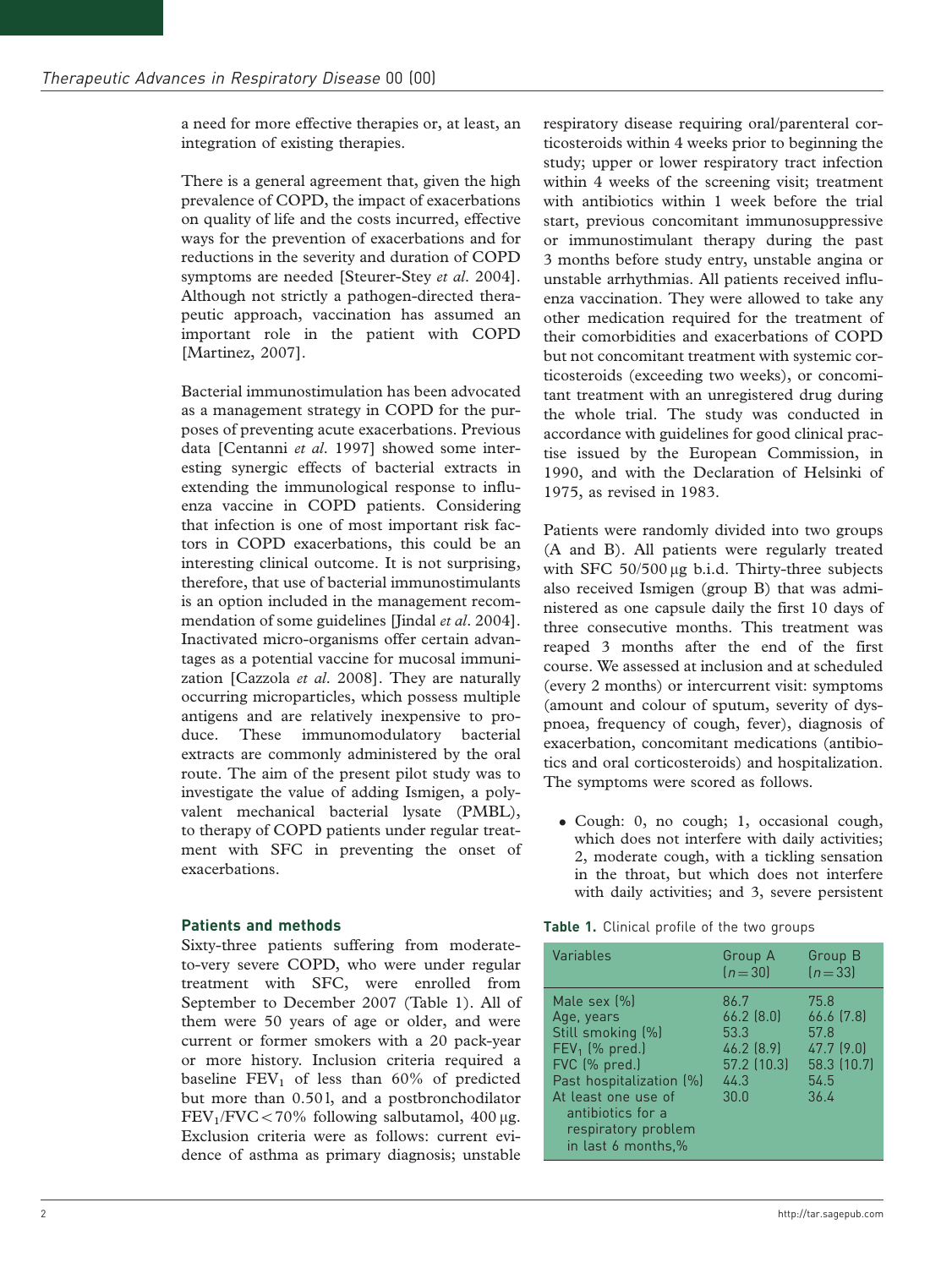cough, which interferes with daily activities and disturbs sleep at night.

- Sputum: 0, no sputum; 1, small amount (10–15 ml) expectorated per day; 2, medium amount (15–50 ml) expectorated per day; and 3, large amount (more than 50 ml) expectorated per day.
- Dyspnoea: 0, no dyspnoea; 1, dyspnoea following an amount of exercise equivalent to going up two floors at medium pace; 2, dyspnoea following an amount of exercise equivalent to walking 100 meters on a flat surface; and 3, dyspnoea after even slight physical movement.
- Pulmonary rales: 0, no rale; 1, few and occasional rales, or rales heard only after coughing and deep breathing; 2, dispersed, moderate rales; and 3, frequent, massive rales.

At each visit, patients performed a spirometry.

# Results

During the course of the study two patients died (one in group A and in one group B) because of causes that were not related to COPD. At the end of the observation period (12 months) another six patients (two in group A and four in group B) could not be visited because they withdrew prematurely from the study for non-medical reasons.

Compared with SFC, added on Ismigen reduced the total number of exacerbations (23 out of 30 patients in group A and 21 out of 33 patients in group B), the number (rate) of exacerbations per patient per year (18 out of 27 patients [0.67] in group A and 15 out of 28 patients [0.54] in group B), the number of exacerbations that needed treatment with oral corticosteroids (12 out of 23 [52%] in group A and 9 out of 21 [43%] in group B) and the total number (rate) of hospitalizations (4/30 [0.13] in group A and 3/33 [0.09] in group B). A decrease in the need for antibiotics was also observed in group B (Table 2). There were no substantial differences between treatments with respect to their effect on the symptoms of exacerbations and lung function in those patients that completed the trial (Table 3).

# **Discussion**

This pilot study suggests that COPD patients benefit from the addition of Ismigen on top of the routine maintenance treatment with SFC. Ismigen is a PMBL prepared by bacteria (Staphylococcus aureus, Streptococcus pyogenes, Streptococcus viridans, Klebsiella ozaenae, Haemophilus influenzae

serotype B, Moraxella catarrhalis and Streptococcus pneumoniae) obtained by mechanical lysis. The mechanical method is particularly efficient in that it achieves lysis of 80–100% of the bacteria. It is even more interesting that, compared with other methods of lysis (such as alkaline lysis which brings about fragmentation significant enough to cause loss of immunogenicity), mechanical lysis does not alter the structure of the antigens: this ensures a preparation having excellent antigenic properties. The lysate thus induces a specific immunostimulation against the seven bacterial strains composing it, selected among those most often responsible for respiratory infections.

According to extensive and well-established literature, PMBL treatment seems to yield various beneficial effects [Cazzola et al. 2008], including a significant increase in antibody titre even after just one treatment cycle, in terms of IgM, IgG, and IgA [Rosaschino and Cattaneo, 2004]. This has a positive therapeutic effect on the amplitude of the spectrum of immunological production and on the production of opsonizing antigens [Blasi 2002]. In particular, it has been suggested that this PMBL exerts a therapeutic and prevention effect in acute and recurrent infections because it induces the activation and enhancement of both IgM memory B lymphocytes  $(CD24<sup>+</sup>/CD27<sup>+</sup>)$ cells) and IL-2 receptor-expressing lymphocytes  $(CD25<sup>+</sup>$  cells) involved either in humoral or cellular immunity [Lanzilli et al. 2006]. Moreover, it is able to induce a specific immune response in the salivary fluid of healthy subjects [Rossi et al. 2003].

Sublingual administration guarantees effective protection of the respiratory mucosae, which represent the first barrier to infection, making it possible to bypass the gastroenteric tract. This characteristic avoids denaturing the antigens

Table 2. Exacerbations and the use of antibiotics. Group A: treated without Ismigen; group B: treated with Ismigen. All patients enrolled in the trial have been included

| Outcomes                                                                                                                              | Group A<br>$(n=30)$    | Group B<br>$(n=33)$ |
|---------------------------------------------------------------------------------------------------------------------------------------|------------------------|---------------------|
| Total number of exacerbations<br>Rate of exacerbations per patient per year<br>Exacerbations treated with<br>oral corticosteroids (%) | 23<br>0.67<br>52       | 21<br>0.54<br>43    |
| Rate of hospitalizations<br>Total duration of antibiotic treatments (days)                                                            | 0.13<br>$6.7$ $(1.9)*$ | 0.09<br>$6.1(1.3)*$ |
| *Values are mean $\pm$ SD                                                                                                             |                        |                     |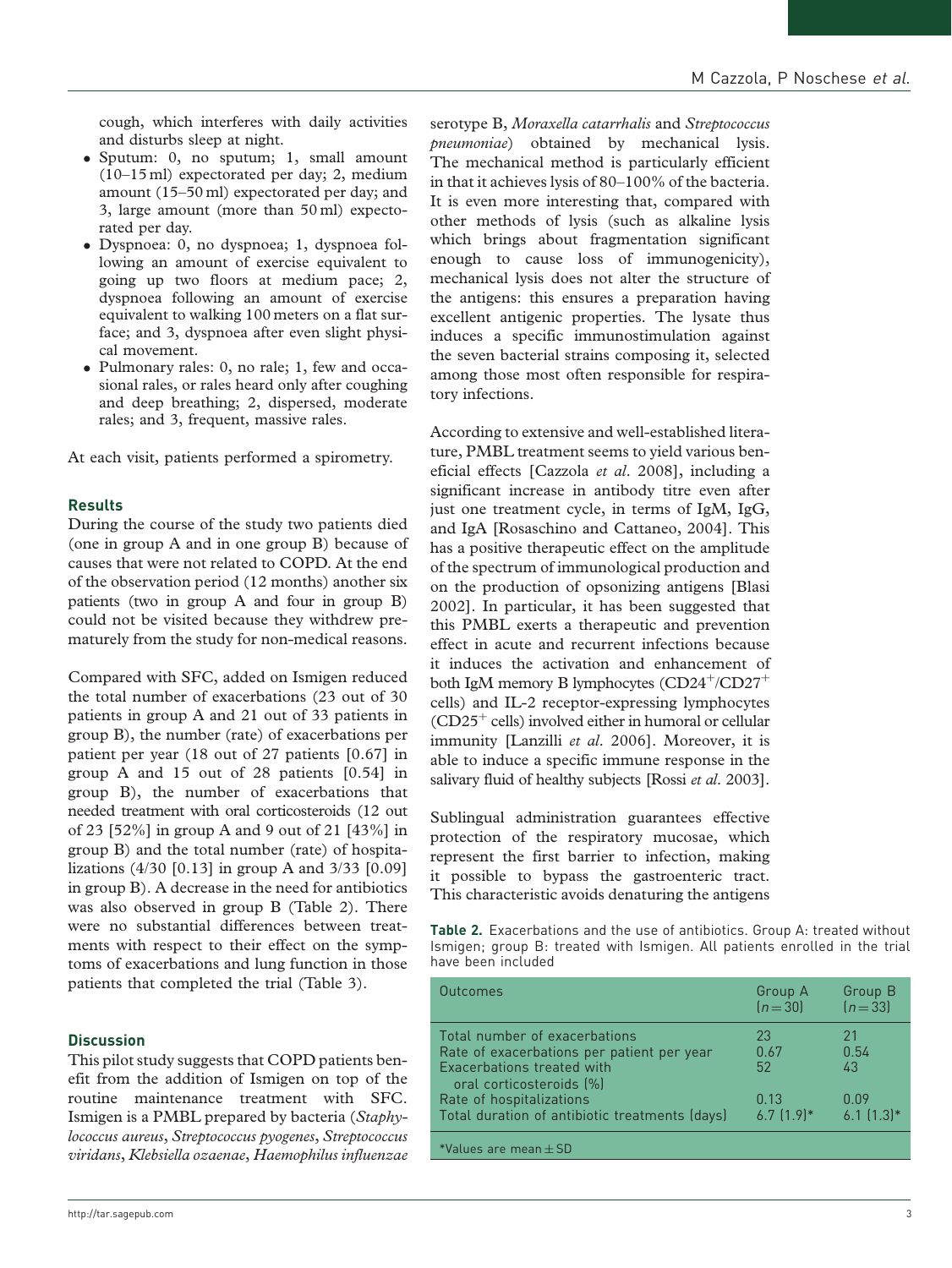Table 3. Lung function and symptoms scores in both groups before and after treatment. Group A: treated without Ismigen; group B: treated with Ismigen. Only those patients that completed the trial have been included.

| Outcomes                                                                                          | Group A<br>$(n=27)$                                                                     | Group B<br>$[n=28]$                                                                                  |
|---------------------------------------------------------------------------------------------------|-----------------------------------------------------------------------------------------|------------------------------------------------------------------------------------------------------|
| $FEV1$ (% pred.)<br>FVC (% pred.)<br>Cough score<br>Sputum score<br>Dyspnoea score<br>Rales score | 46.2 [8.3]<br>55.8 (9.2)<br>$1.0$ $(0.6)$<br>1.0(1.0)<br>$1.3$ $(0.7)$<br>$0.9$ $(0.8)$ | $48.1$ $(8.0)$<br>$57.1$ $(9.0)$<br>$1.0$ $(0.5)$<br>$1.0$ $(0.9)$<br>$1.2$ $[0.6]$<br>$0.8$ $(0.6)$ |
| Values are mean $\pm$ SD                                                                          |                                                                                         |                                                                                                      |

and puts them directly in contact with the cells that best carry out the task of antigen-presenting cells, namely the Langherans cells [Rosaschino and Cattaneo, 2004].

These interesting pharmacological properties justify the capacity that this PMBL has in preventing exacerbations of COPD. In an Italian study conducted on 57 patients aged over 75 suffering from chronic obstructive bronchitis and affected by at least one exacerbation over the past 12 months, Ismigen significantly reduced the absolute number of exacerbations, their length and seriousness, as well as the need to use antibiotic treatments, and the overall cost of the treatment of these patients during the period of treatment compared with the same period for the previous year, during which time no antibacterial prophylaxis had been administered [Cogo et al. 2003]. In another study, 178 patients were randomized into two different groups: one group was treated with Ismigen (first 10 days of each month for three consecutive months) and the other with placebo [Cazzola, 2006]. The trial was double blinded. At the end of treatment, patients were followed for a further 9 months. Selected clinical endpoints were seen to be significantly lower in the group treated with the lysate than in the placebo group. Ismigen treatment led to a highly significant reduction in the frequency (215 versus 248 cases) and duration (10.6 days versus 15.8 days) of exacerbations, as well as a decrease in antibiotic consumption  $(-270 \text{ doses})$  and hospitalization time (275 days versus 590 days).

The results of the present study suggest that Ismigen is effective in advanced COPD patients, those with severely impaired lung function and, consequently, at high risk (the usual population

that is treated with a combination of long-acting  $B<sub>2</sub>$ -agonist plus an inhaled corticosteroid according to the recommendations of international guidelines [Rabe et al. 2007; Celli and MacNee 2004]), and its protective effect may be additive to the other treatments. This last issue seems to be important and tries to give an answer to the fundamental question risen by Solèr [2005], who correctly highlighted that, considering that the mechanism of action of bacterial immunostimulants is distinctly different from that of the inhaled 'standard treatments' for COPD, we must understand if the combined use of an effective inhaled anti-inflammatory regimen and/or bronchodilator regimen and the immunomodulating oral bacterial immunostimulants might lead to an additive or even better protection from COPD exacerbations.

Noticeably, we must emphasize that this study does not allow a solid conclusion because it is clearly underpowered. Nevertheless, its signal is strong enough to suggest a large confirmatory study. The results of the TORCH trial are certainly encouraging and show that continued treatment is critical in patients with COPD [Calverley et al. 2007]. However, the persistence of the risk of exacerbations clearly indicates that treatment with a combination of long-acting  $\beta_2$ -agonist plus an inhaled corticosteroid is not enough and there is a need for therapeutic integration. Given the crucial impact of exacerbations on the progression of COPD, a large study that will confirm the signal that we have observed will be decisive, and this fits with the opinion of the Global Initiative of Chronic Obstructive Lung Disease (GOLD) that additional studies to examine the long-term effects of immunomodulators are required before their regular use can be recommended [Rabe et al. 2007].

## Conflict of interests statement

None of the authors has a financial relationship with a commercial entity that has an interest in the subject of this manuscript.

# References

Blasi, F. (2002) Vaccinoprofilassi delle infezioni respiratorie: efficacia di un lisato batterico per via meccanica. Gior It Mal Tor 56: 85–89.

Calverley, P.M., Anderson, J.A., Celli, B., Ferguson, G.T., Jenkins, C., Jones, P.W. et al. (2007) Salmeterol and fluticasone propionate and survival in